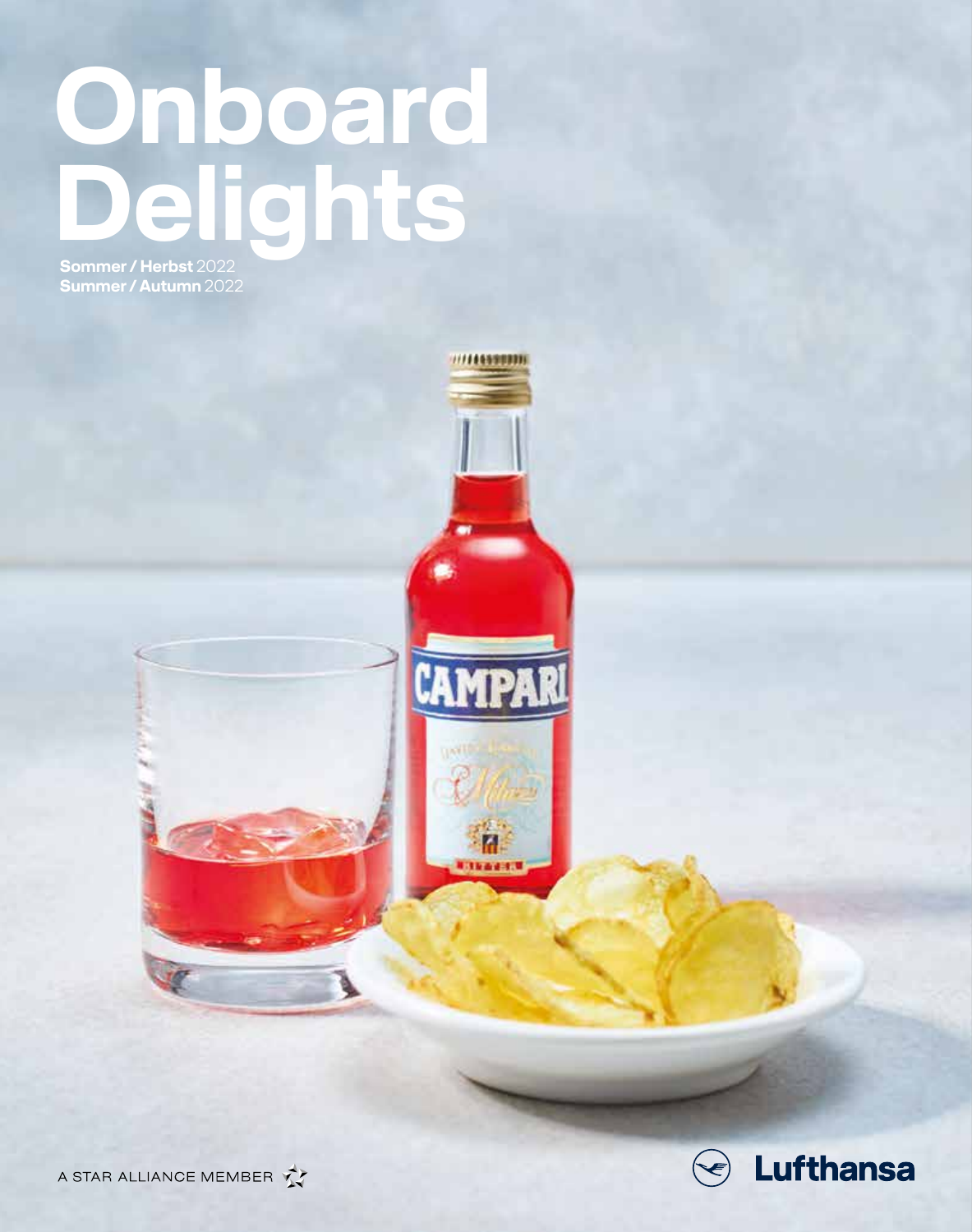# Kulinarisches Angebot auf Langstreckenflügen

# Cuisine on long-haul flights

Wir servieren Ihnen auf diesem Flug ein warmes Menü sowie einen Snack und bieten Ihnen ein vielfältiges Angebot an alkoholischen und nicht alkoholischen Getränken kostenfrei an.

We serve you a hot meal and a snack on this flight and offer you a wide range of alcoholic and non-alcoholic beverages free of charge.

# **Kalte Getränke**

- Natürliches Mineralwasser mit oder ohne Kohlensäure
- Orangen-, Apfel- und Tomatensaft
- Coca-Cola, Coca-Cola Zero Sugar, Sprite
- Tonic Water, Bitter Lemon, Ginger Ale
- Sekt
- Weiß- und Rotwein
- Bier

# **Heiße Getränke**

- Dallmayr Kaffee Premium Selection
- Kaffee entkoffeiniert
- Eilles Indischer Hochlandtee

Nachdem wir Sie mit Getränken versorgt haben, servieren wir Ihnen ein Menü, bestehend aus einem warmen Hauptgericht, begleitet von Salat und Dessert. Vor der Landung erhalten Sie eine kalte vegetarische Speise. Auf Flügen, die in der Nacht starten, servieren wir Ihnen nach dem Start einen kalten Snack und vor der Landung ein reichhaltiges warmes Frühstück.



Zusätzlich haben Sie die Möglichkeit, Snacks und Getränke aus dem Onboard Delights Sortiment zu erwerben. Onboard Delights bieten wir Ihnen während des Getränkeservice nach dem Start an. Auf ausgewählten Flügen haben Sie außerdem die Möglichkeit, während des Getränkeservice zwischen den Mahlzeiten Produkte zu erwerben.

**M** Miles & More Teilnehmer können ihre Prämienmeilen ab dem 15. Juni 2022 hierfür einlösen.

# **Cold Drinks**

- Natural mineral water, sparkling or still
- Orange, apple or tomato juice
- Coca-Cola, Coca-Cola Zero Sugar, Sprite
- Tonic Water, Bitter Lemon, Ginger Ale
- Sparkling wine
- White and red wine
- Beer

# **Hot Drinks**

- Dallmayr Coffee Premium Selection
- Decaffeinated coffee
- Eilles Indian Highland Tea

After we have provided you with drinks, we will serve you a meal consisting of a hot main course accompanied by salad and dessert. Before landing, you will be served a cold vegetarian dish. On flights departing at night, we will serve you a cold snack after take-off and a substantial, hot breakfast before landing.

Additionally, you have the option of purchasing snacks and beverages from our Onboard Delights range. We offer you Onboard Delights during the beverage service after take-off. On selected flights, you may also purchase products during the beverage service between meals.

**M** Miles & More members can redeem their award miles for this from June 15, 2022.

#### **Sie haben die Wahl:** It's your choice:



Vegetarisch Vegetarian



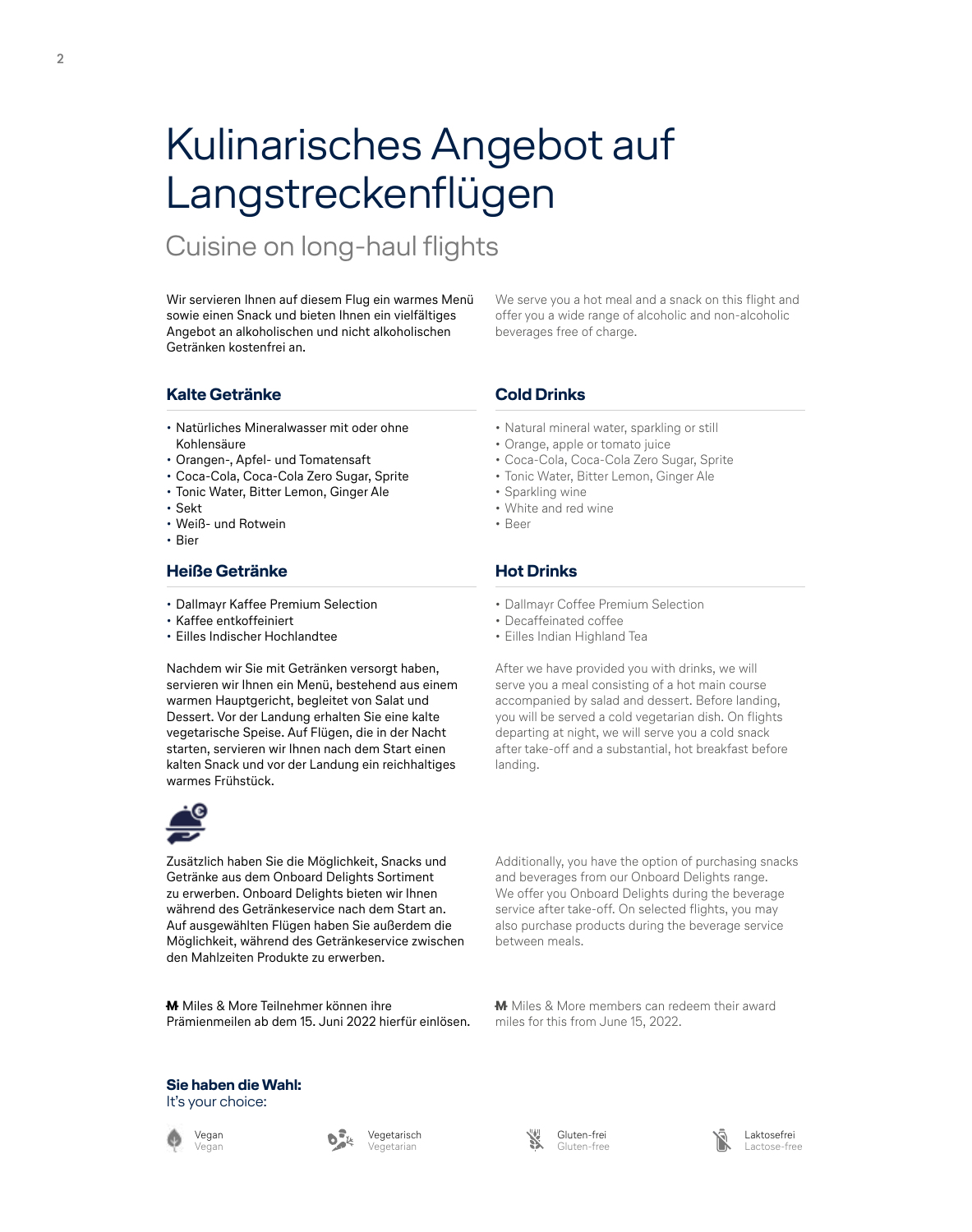

# **Dallmayr Münchner Schokolade**

Ein Original mit zartem Schmelz: Die Münchner Schokolade mit der Traumkombination aus Malz und einem Hauch Salz verbreitet typisch bayrisches Flair. Die Edelvollmilchschokolade aus besonders geschmackvollen Kakaovariationen bildet die Grundlage für diese in der Dallmayr Pralinenmanufaktur von Hand gegossene Tafel, die Gourmet-Genuss für alle Sinne verspricht (80g)

A melt-in-the-mouth original: The Münchner Chocolate with a dreamy combination of malt and a hint of salt, made with typical Bavarian flair. Fine milk chocolate made from particularly flavourful cacao varieties forms the foundation of this bar, which is moulded by hand in the Dallmayr praline manufactory, and promises gourmet indulgence for all the senses (80g)

# **5,00€** | 1,400

 $b_{ab}^2$ 

# share

## **Eine Geschichte vom Teilen**

Konsumieren und dabei Gutes tun – die Marke share hat es sich zur Aufgabe gemacht, genau dies zu ermöglichen und zwar ohne Aufwand, direkt im Alltag. Deshalb generiert jedes verkaufte Produkt von share eine Spende an ein soziales Projekt. Beim Kauf eines share Bio-Nussriegels zum Beispiel spenden Sie eine Mahlzeit an das Sunshine Projekt der help alliance in Indien. 1999 von Mitarbeiter:innen der Lufthansa Group gegründet, setzt sich help alliance weltweit mit Projekten für Kinder und junge Menschen ein. Ziel des Sunshine Projektes ist es, Kindern durch hochwertige Schulbildung eine echte Chance zu bieten und sie bis ins Berufsleben zu fördern.

## **A story of sharing**

Consuming while doing good – the share brand has committed itself to making exactly this possible, and without effort, directly in everyday life. That's why every share product sold generates a donation to a social project. When you buy a share organic nut bar, for example, you donate a meal to the help alliance's Sunshine Project in India. Founded in 1999 by employees of Lufthansa Group, help alliance supports projects for children and young people worldwide. The goal of the Sunshine Project is to offer children a real chance through high-quality school education and to support them into their professional lives.



**Twix** (50g)

# **2,00€** | 600

 $b_{\mu}^2$ 



**kinder Schokolade** (50g) **2,00€** | 600

吃豆



# **FitSpo Rawllin' Balls**

100% natürliche Rawballs mit getrockneten Früchten, Kokosnuss und Gojibeeren (48g)

100% natural rawballs with dried fruit, coconut and goji berries (48g)

# **3,00€** | 800

6 R

share



# **share Bio Nussriegel Schoko Meersalz**

#### Nussriegel mit Mandeln, Haselnüssen und Schokolade. Mit jedem Kauf spenden Sie eine Mahlzeit an Menschen in Not (35g)

Organic nut bar with almonds, hazelnuts and chocolate. Each purchase includes a food donation to people in need (35g)

# **3,50€** | 1,000

合臣



**Haribo Goldbären** (100g)

**2,00€** | 600

₩.



**Walkers Shortbread** (40g)

**2,00€** | 600

 $\mathbf{b}_{\mathbf{a}^{(i)}}^{\mathbf{B}_{\mathbf{b}}}$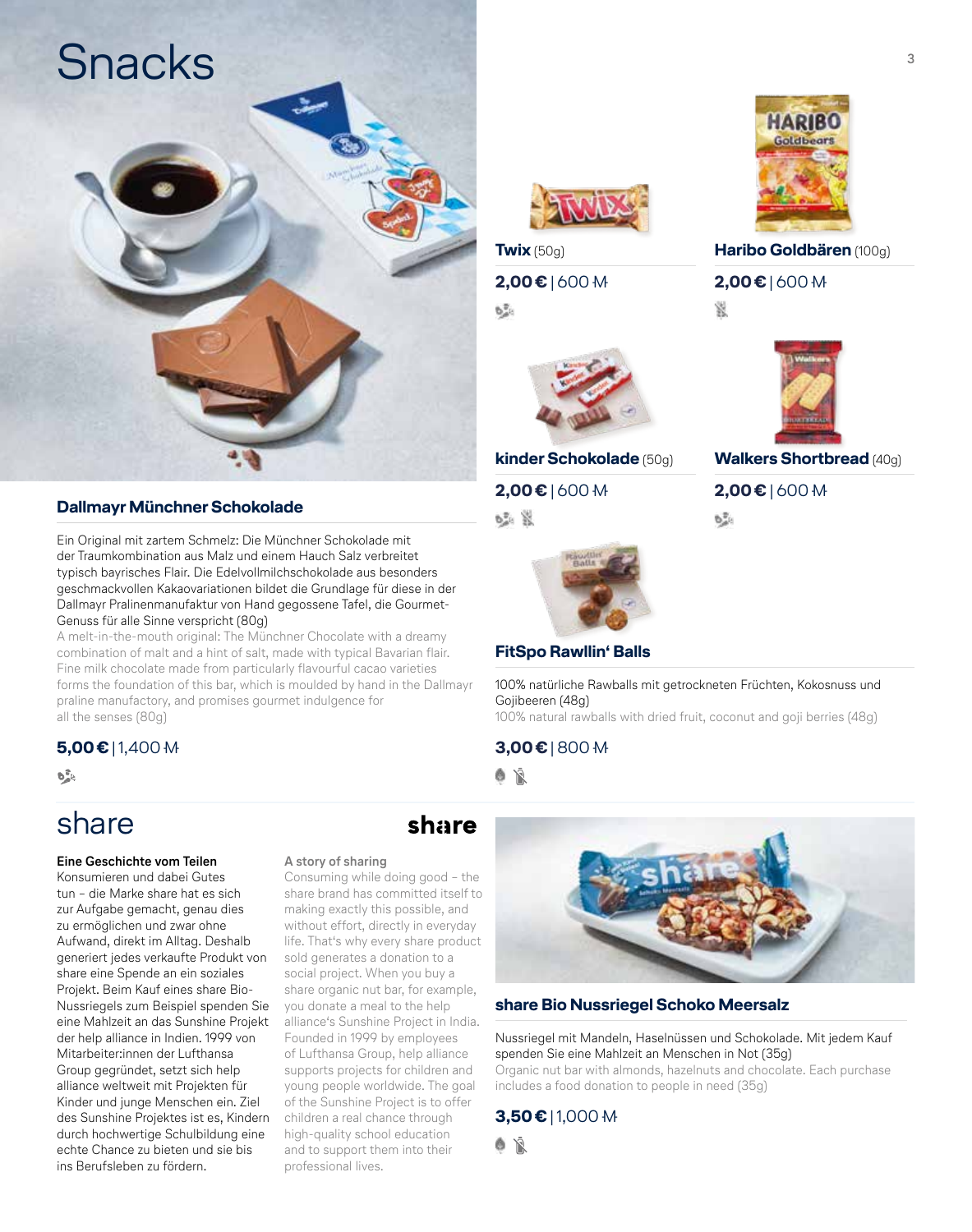# Snacks

# **Aperitivo Classico Box**

Genießen Sie cremigen Queso Manchego Curado und Jamon Serrano Gran Reserva gepaart mit klassischitalienischem Bruschetta-Aufstrich, leichten Crackern und mediterranen Oliven (92g)

Enjoy the creamy Queso Manchego Curado and Jamon Serrano Gran Reserva paired with classic Italian bruschetta spread, light crackers and Mediterranean olives (92g)

**7,00€** | 2,000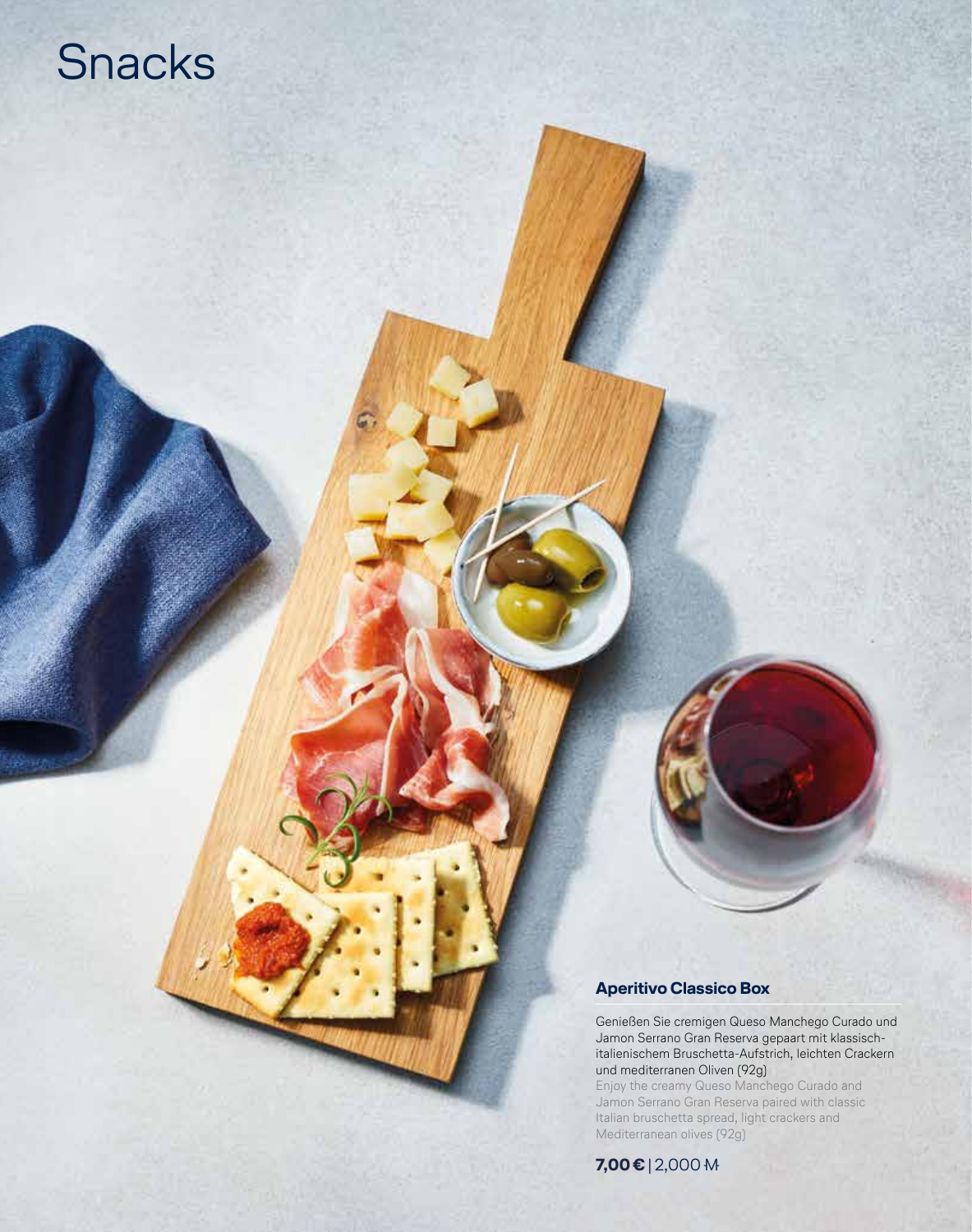

# **Lisa's Bio-Kesselchips Meersalz**

Kesselchips aus Bio-Kartoffeln, mit naturbelassenem Meersalz (50g) Kettle chips made from organic potatoes, with natural sea salt (50g)

**3,00€** | 800

●※下



# **Brezel Cracker**

Traditionell im Ofen gebacken (35g) Traditionally baked in the oven (35g)

**2,00€** | 600

6 R



# **Hummus Chips**

Kichererbsen-Chips mit Sauerrahm-Schnittlauch-Gewürz (25g) Chickpea chips with sour cream and chive seasoning (25g)

# **2,00€** | 600

●※良



# **Tortilla Chips mit Dip**

Käse-Nachos (45g) mit Heinz Salsa Dip (25g) Cheese nachos (45g) with Heinz Salsa Dip (25g)

**3,00€** | 800



# **KERNenergie Cashewkerne**

Geröstete Cashewkerne mit Meersalz verfeinert (60g) Roasted cashews seasoned with sea salt (60g)

# **5,50€** | 1,500

白紫原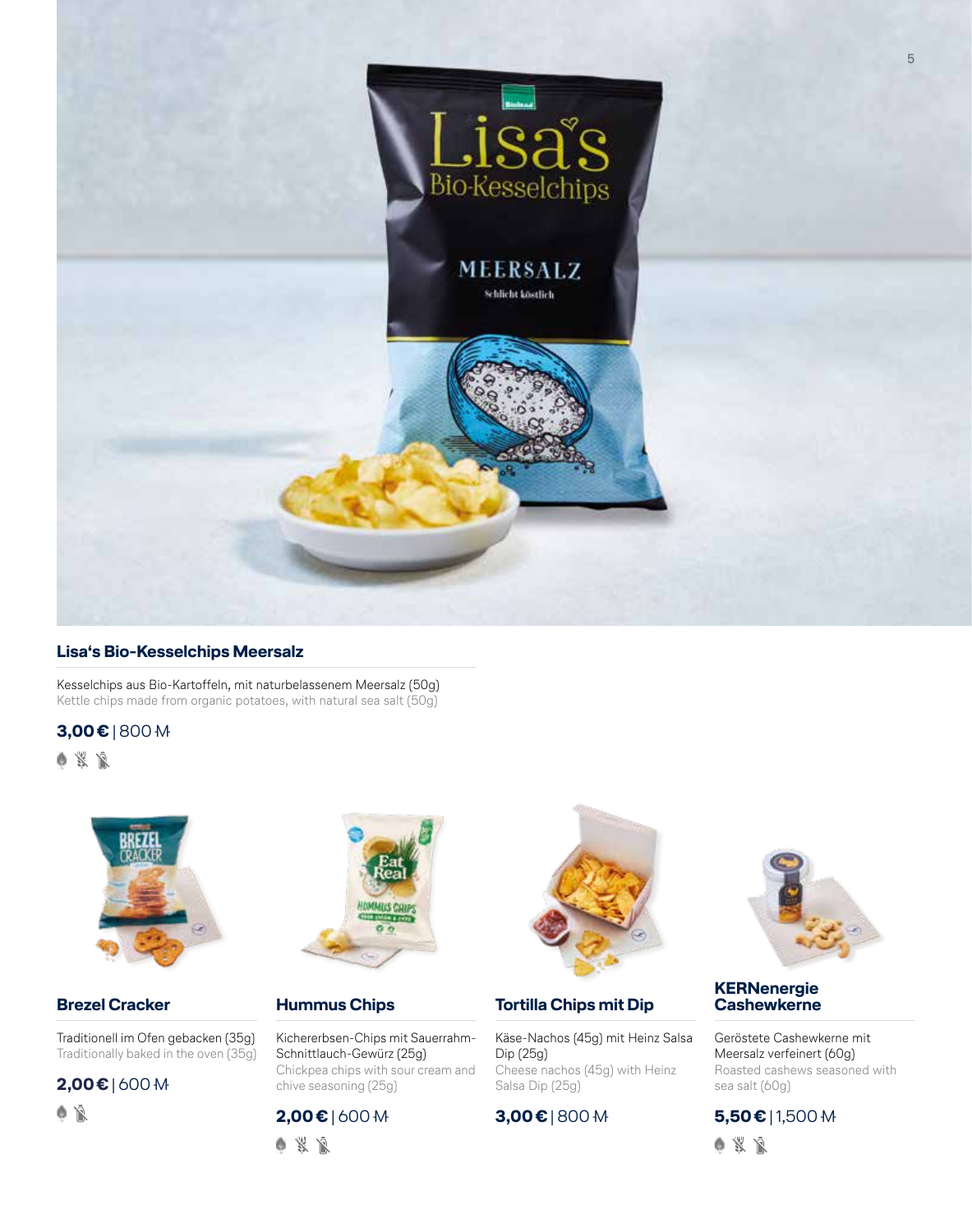

# **Elephant Gin**

Gutes Trinken. Gutes Tun. Elephant Gin vereint handwerkliche Herstellung ihrer Produkte mit der Liebe zu Elefanten. Sie verwenden seltene afrikanische Kräuter und frische Äpfel, und geben 15 % des Flaschengewinns an Elefantenschutzprojekte. Über 1.000.000€ wurden schon gespendet (50ml)

Better Gin. Safer Elephants. Elephant Gin combines artisanal production of their products with a love for elephants. They use rare African botanicals and fresh apples, and give 15 % of bottle profits to elephant conservation projects. Over € 1,000,000 has already been donated (50ml)

# **7,00€** | 2,000





# **Campari**

# Moderner, charismatischer Klassiker, hergestellt nach altem Originalrezept (50ml)

Modern, charismatic classic, made according to an old original recipe (50ml)

# **Mionetto il Spriz**

Aromatisierter weinhaltiger Aperitivo, bittersüß und spritzig-frisch (200ml) Flavoured wine aperitivo, bittersweet and refreshingly tangy (200ml)

# **Champagne Laurent-Perrier La Cuvée**

Feiner, frischer Champagner, basierend auf einem langen Reifungsprozess (200ml) Champagne of great finesse and a freshness obtained after a long ageing process (200ml)

**15,00€** | 4,000

# **6,00€** | 1,700

# **6,00€** | 1,700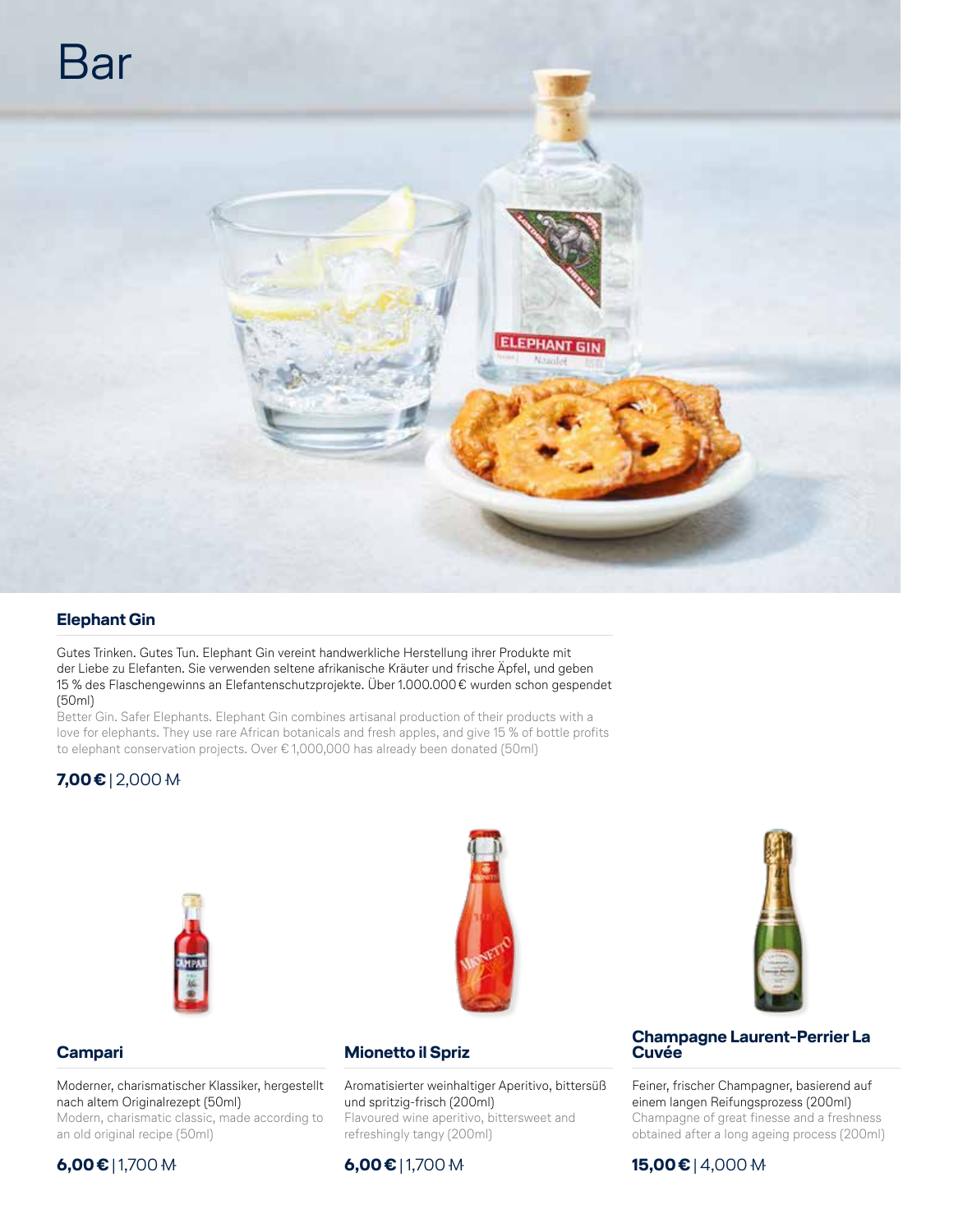

## **Spirits**

Baileys Irish Cream, Bombay Sapphire Gin, Bacardi Cuatro Rum (50ml je / each)

# **6,00€** | 1,700

**Premium Spirits**

Grey Goose Vodka, Dewar's 12 Years old Blended Scotch Whisky (50ml je / each)

# **7,00€** | 2,000

Auf Wunsch erhalten Sie zu den Spirituosen einen Softdrink Ihrer Wahl. Upon request spirits can be served with a softdrink of your choice.

## **Japan Routes**

Auf Flügen von und nach Japan bieten wir Ihnen zusätzlich eine besondere Auswahl regionaler Produkte.

On flights to and from Japan we are also offering you a special selection of regional products.

日本発着便では、通常のお食事 に加え、さらに日本の味覚を幅 広くご用意しています。



**Sake Honjozo 本醸造酒**

Traditionally brewed alcoholic beverage made out of rice (180ml) 米を原料とした伝統的な本醸造酒

# **7,00€** | 2,000



#### **Loacker Waffle Matcha ウエハース抹茶**

Crispy wafers with two layers of Matcha cream filling produced using finely ground Japanese green tea leaves (37,5g) サクサクとした軽い食感の 抹茶クリーム入りウエハース

# **2,00€** | 600

 $\mathbf{b}_{ab}^2$ 



#### **KERNenergie Rice Cracker ライスクラッカー**

Rice Cracker with strong crisps, studded with black soy beans (75g) 歯ごたえのある ライスクラッカー(黒豆入り)

**7,00€** | 2,000

 $\mathbb{R}^n$ 

**Der Ausschank von Wein, Sekt und Bier an Jugendliche ist ohne Begleitung der erziehungsberechtigten Person erst ab 16 Jahren gestattet. Der Ausschank von Spirituosen ist nur an Personen über 18 Jahren gestattet.** 

The sale of wine, sparkling wine and beer is only permitted to those aged 16 and over unless accompanied by a parent or a legal guardian. The sale of spirits is only permitted to persons 18 years and older.